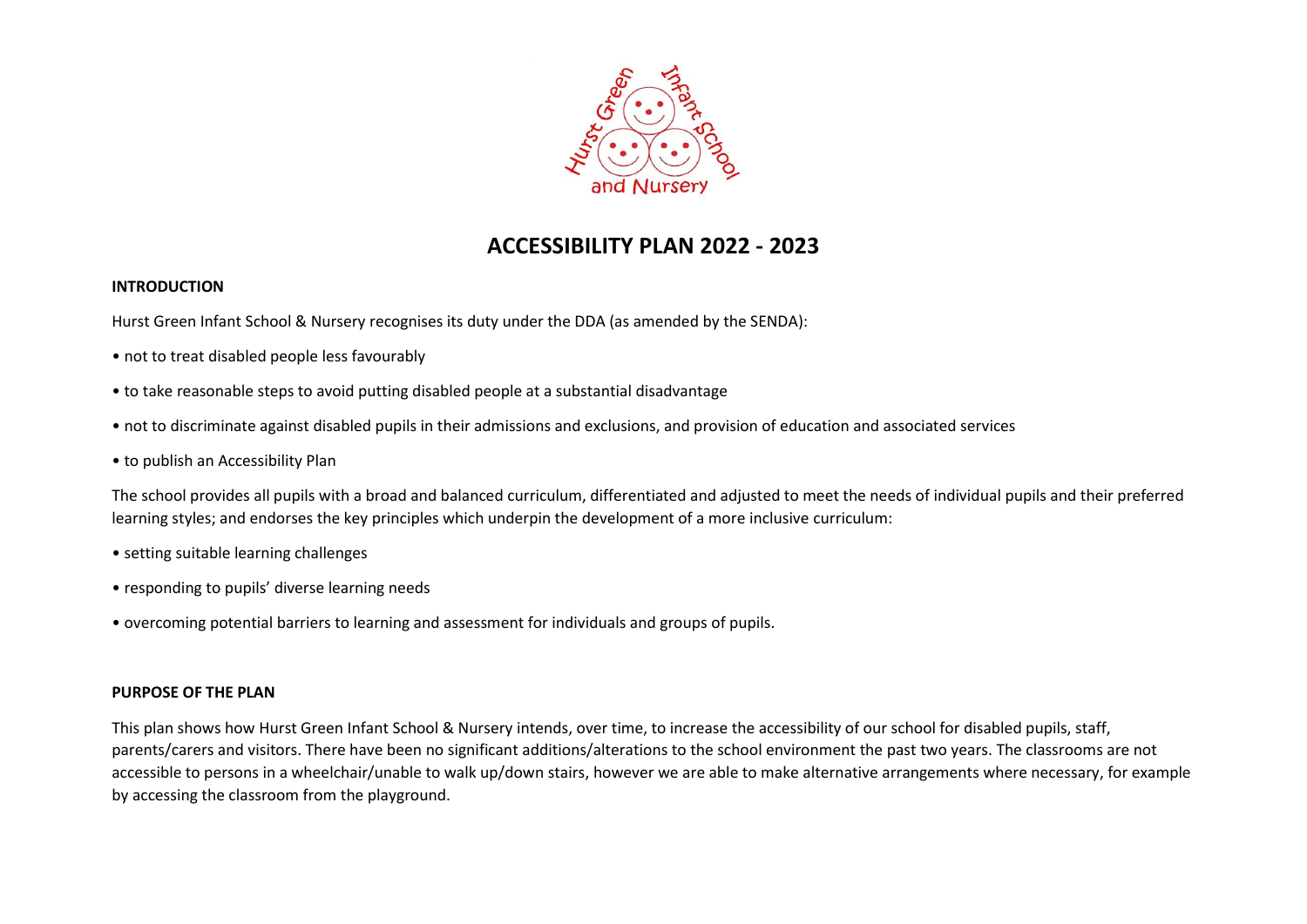## **METHODOLOGY**

The Accessibility Plan has been compiled by the SENCo in close consultation with the Headteacher, Bursar and the link governor for SEN.

Key Objectives:

• To increase access for disabled pupils to the school curriculum (this includes teaching and learning and the wider curriculum of the school such as participation in after-school clubs and school trips/visits)

• To make the school more accessible to disabled pupils, staff and parents, including those affected on a short term basis – for example, if the use of crutches or a wheelchair is required for a fixed period

| Target/Issue                | <b>Action Required</b>       | <b>Timescale</b>        | <b>Resources &amp; responsibility</b> | <b>Outcome</b>                    |
|-----------------------------|------------------------------|-------------------------|---------------------------------------|-----------------------------------|
| Ensure all works completed  | Eg. DDA compliant,           | Ongoing/ as per any new | <b>Bursar</b>                         | All changes to the premises       |
| on the premises reflects    | handles/vision panels at     | project                 |                                       | reflect the needs of disabled     |
| the needs of disabled users | suitable heights             |                         |                                       | users                             |
| To be aware of the access   | To create access plans/Risk  | As required             | <b>SENCO</b>                          | Individual plans are in place for |
| needs of disabled children, | Assessments/Personal         |                         | <b>Bursar</b>                         | disabled pupils and all           |
| staff, governors and        | <b>Evacuation Plans for</b>  |                         |                                       | necessary persons are aware of    |
| parents/carers              | individual disabled children |                         |                                       | pupils' needs.                    |
|                             |                              |                         |                                       | Parents/staff/visitors/governors  |
|                             | To ensure parents, staff,    | Ongoing                 |                                       | continue to have full access to   |
|                             | visitors and governors can   |                         |                                       | all areas of school.              |
|                             | access key areas of the      |                         |                                       |                                   |
|                             | school eg. those used for    |                         |                                       |                                   |
|                             | meetings. ask for feedback   |                         |                                       |                                   |
|                             | with regards to any          |                         |                                       |                                   |
|                             | problems with access to any  |                         |                                       |                                   |
|                             | areas of the school from all |                         |                                       |                                   |
|                             | users $-$ those requiring    |                         |                                       |                                   |
|                             | wheelchair access or who     |                         |                                       |                                   |
|                             | struggle to use stairs.      |                         |                                       |                                   |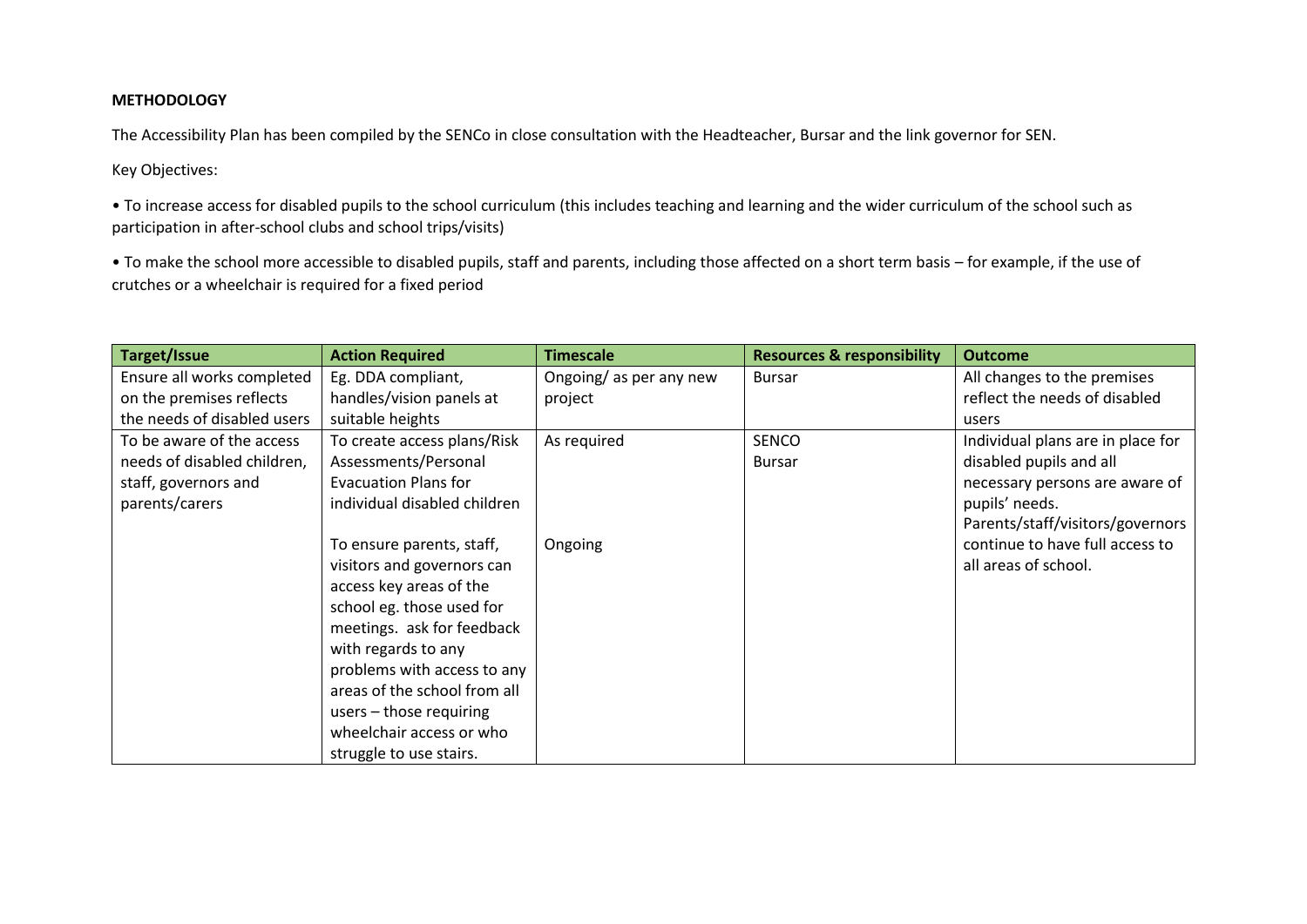| Possibility of obstructions<br>to pathways e.g. shrubs<br>interfering with wheelchair<br>access                                                                                                     | Caretaker to monitor<br>regularly and ensure<br>removal of obstructions to<br>footpaths.<br>School to liaise with parents<br>to help identify any<br>pathways around the school<br>that are difficult to access.                                                                                                                                                                                                           | Half termly checks | <b>Bursar</b>                              | Footpaths/gateways etc. are<br>kept clear and there are no<br>obstructions for disabled users                                 |
|-----------------------------------------------------------------------------------------------------------------------------------------------------------------------------------------------------|----------------------------------------------------------------------------------------------------------------------------------------------------------------------------------------------------------------------------------------------------------------------------------------------------------------------------------------------------------------------------------------------------------------------------|--------------------|--------------------------------------------|-------------------------------------------------------------------------------------------------------------------------------|
| The classrooms cannot be<br>easily accessed from<br>outside by wheelchair<br>users due to doorsill height<br>differences. This impacts<br>the free flow between<br>indoor and outdoor<br>classroom. | Investigate feasibility of a<br>ramp leading up classes at<br>same height as doorsill.                                                                                                                                                                                                                                                                                                                                     | By Spring 2023     | <b>Bursar</b>                              | Disabled users can more easily<br>exit/enter lower floor<br>classrooms from/to playground<br>areas                            |
| Ensure all persons are fully<br>aware of disability issues                                                                                                                                          | Review staff training as<br>necessary<br>Look to ensure that our<br>curriculum is as 'inclusive'<br>as possible with a particular<br>focus, initially on PE and<br>sports which include all<br>children - liaise with<br><b>Physical and Sensory</b><br>Support for training<br>opportunities<br>Carefully differentiated<br>tasks should be planned for<br>lessons and homework<br>Develop links with a special<br>school | Ongoing            | SENCo and identified class<br>teachers     | Staff prepared and informed<br>about how best to meet<br>individual needs<br>All children engaged and<br>included in learning |
| Consider and carefully plan<br>for transition for any pupils<br>with SEND                                                                                                                           | Clear plan which will show:<br>who is informed when of                                                                                                                                                                                                                                                                                                                                                                     | Ongoing            | <b>SENCo</b><br><b>Bursar</b><br>Governors | Children who join Hurst Green<br>Infant School & Nursery with<br>SEND or who may during their                                 |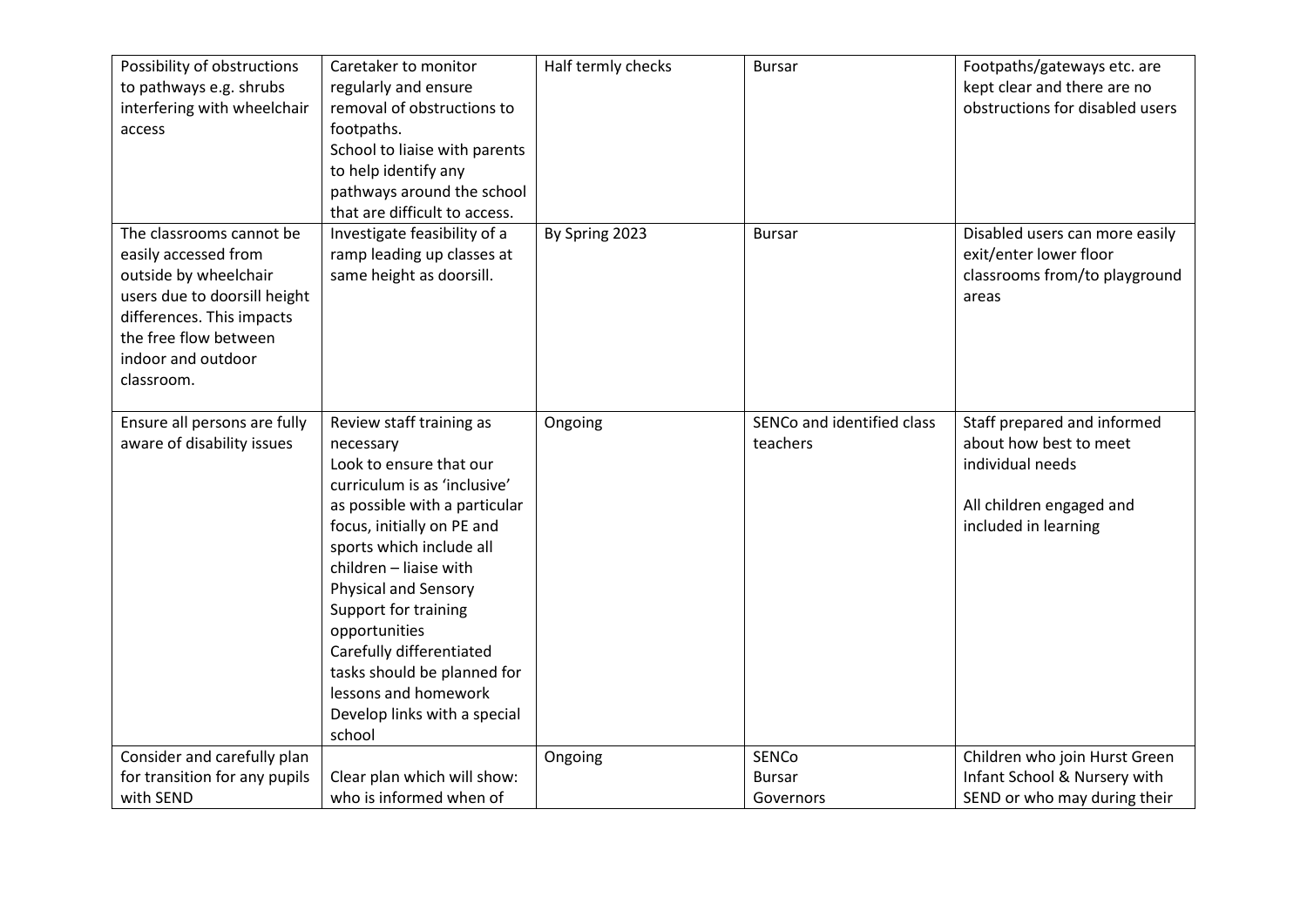|                                                                                        | any changes; adequate time<br>is given to making any<br>necessary changes to the<br>locations (including any<br>refurbishments which will<br>be necessary).                                                                                                                                                                                                |         | Advice from external<br>professionals as necessary | time at school develop SEND<br>are able to stay until year 2                                                                                                                    |
|----------------------------------------------------------------------------------------|------------------------------------------------------------------------------------------------------------------------------------------------------------------------------------------------------------------------------------------------------------------------------------------------------------------------------------------------------------|---------|----------------------------------------------------|---------------------------------------------------------------------------------------------------------------------------------------------------------------------------------|
|                                                                                        | Close liaison and<br>information sharing within<br>school for children as they<br>move through the school<br>and with their next setting.<br>This may include - taster                                                                                                                                                                                     |         |                                                    |                                                                                                                                                                                 |
|                                                                                        | days; visits with a SEN<br>Assistant                                                                                                                                                                                                                                                                                                                       |         |                                                    | Transition points are managed<br>smoothly with as little distress                                                                                                               |
| To ensure the school<br>continues to develop<br>children's awareness of<br>disability. | Ensure there are learning<br>resources (books etc) that<br>show positive examples of<br>people with disabilities.<br>Assemblies will, at times,<br>focus on disability (linked to<br>our school values), e.g. Anti-<br>bullying week. Continue to<br>look to invite people with<br>disabilities to speak to the<br>children (e.g. Paralympian<br>Ann Will) | Ongoing | All teachers who lead<br>assemblies                | to the pupil as possible.<br>People with disabilities are seen<br>in a positive light.<br>The children are educated with<br>regards to equality and how to<br>manage disability |
| Trips and Visits - all school<br>trips need to be accessible<br>to all pupils          | Staff to plan trips/visits<br>which will be accessible for<br>their whole year group -<br>risk management as<br>necessary                                                                                                                                                                                                                                  | Ongoing | Class teachers<br>Headteacher<br>SENCo             | Children with SEND are not<br>excluded from activities                                                                                                                          |
| Access to school<br>during/after school clubs                                          | Ensure disabled pupils can<br>take part in during/after<br>school activities                                                                                                                                                                                                                                                                               | Ongoing | SENCO<br>PE Coordinator<br><b>Club Leaders</b>     | Children with SEND are able to<br>join school clubs if they wish                                                                                                                |